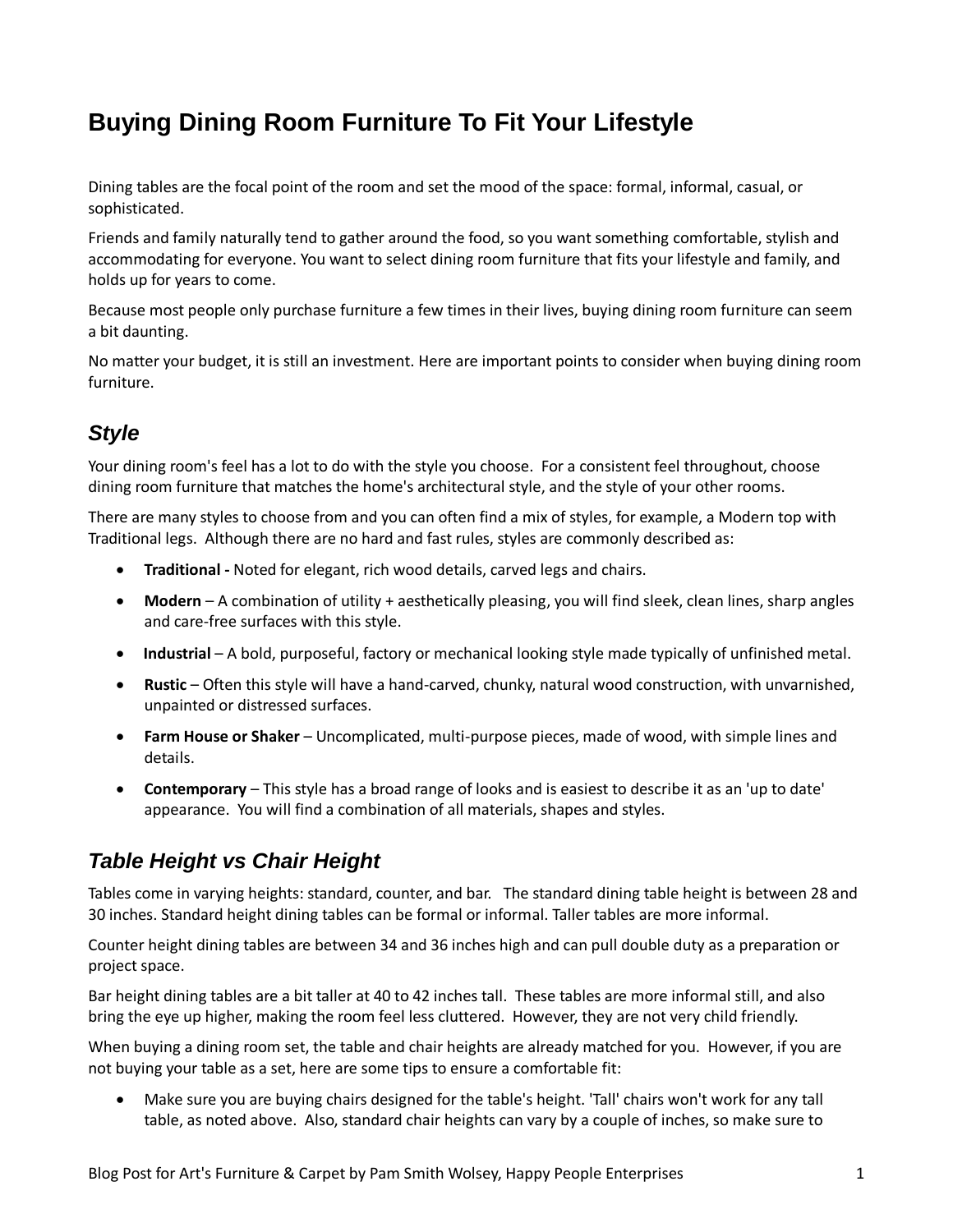measure them (floor to top of seat height).

- For optimal comfort, allow a minimum of 12 inches clearance from the chair seat top to the bottom of the table. If the table has an apron or skirt (a strip of wood between the legs), measure from that point.
- Chair seat widths can also vary. Seat widths of 20-24 inches are the most comfortable. Other widths will work too, but make sure all chairs will fit all the way under the table, especially those with arm rests.
- Chair seat width to seat back height should also be considered. Narrow chairs with low seat backs are uncomfortable for tall family members and guests, or someone with back problems.
- Heavy chairs are difficult for young children to pull out from the table, and tall chairs are difficult for them to sit in.

## *Table and Chair Care*

#### **Table Care**

Many table surface options are available, some requiring more care than others. Know the amount of care you are willing to commit before purchasing.

Table surfaces options include:

- **Wood** Solid vs composite options exist. Consider the wood type soft woods are less expensive, but more prone to scratches, marring, staining and other character marks than hard woods. As with other wood furniture, tables will need occasional furniture polishing.
- **Glass** Resistant to staining and scratches, but fingerprints are easily seen. Usually, window cleaners are sufficient for cleaning these tables.
- **Laminate** An easy to care for, scratch resistant, durable surface for practically any activity. It is porous to a degree and can be marred by stains and heat. Available in a wide variety of patterns and colors.
- **Metal** Also easy to care for, very durable, non-porous surface. Metal tables retain cold and heat (depending on environment), and can be marred by dings and dents, which can be hard to repair. Also take note of the construction, metal thickness and watch for sharp corners.
- **Marble** Beautiful and elegant, it is durable if properly cared for. Marble is a soft, porous stone that can stain and scratch easily.

#### **Chair Care**

Style, comfort and care are at the top of the list when purchasing chairs. Upholstered seats are the most comfortable, but don't forget to look at the material used, and make sure it can be easily cleaned.

Leather, microsuede or cotton are great choices. Heavier fabrics with a nap, like velvet, will require extra care to clean.

### *Choosing a Table Size to Fit Your Needs*

Naturally, you need a table that accommodates your needs, but there are several factors to consider:

 **Room Size and Shape** – Before making your final decision, measure the room where your table will go. If other furniture is in the room, measure the usable space. For easy movement around all sides of the table and pulling out chairs, allow a minimum of 36 inches and ideally, 48 inches. This is the best table size and shape for your room.